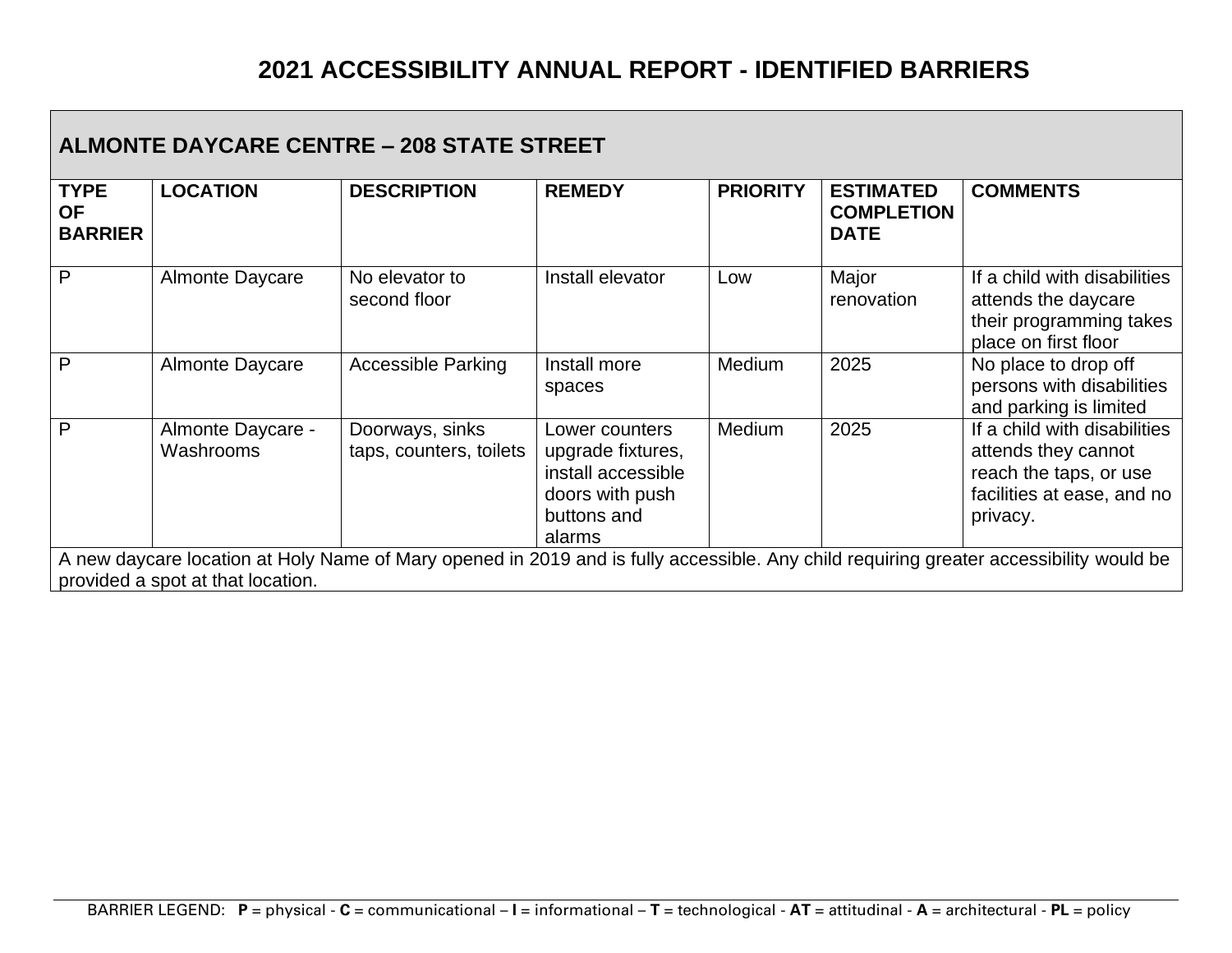#### **ROADS & PUBLIC WORKS – 3131 OLD PERTH RD**

| <b>TYPE</b><br><b>OF</b><br><b>BARRIER</b> | <b>LOCATION</b>                            | <b>DESCRIPTION</b>                                                                                         | <b>REMEDY</b>            | <b>PRIORITY</b> | <b>ESTIMATED</b><br><b>COMPLETION</b><br><b>DATE</b> | <b>COMMENTS</b>                                                                                                                                       |
|--------------------------------------------|--------------------------------------------|------------------------------------------------------------------------------------------------------------|--------------------------|-----------------|------------------------------------------------------|-------------------------------------------------------------------------------------------------------------------------------------------------------|
| P                                          | <b>Municipal Garage -</b><br>Washrooms     | Not accessible                                                                                             | Renovation               | Low             | $2022+$                                              | <b>Pending Facility Needs</b><br>Assessment                                                                                                           |
| P                                          | <b>Municipal Garage -</b><br>Entrance      | Not accessible                                                                                             | Renovation               | Low             | $2022+$                                              | <b>Pending Facility Needs</b><br>Assessment                                                                                                           |
| $\overline{A}$                             | Sidewalks in Almonte<br>and Pakenham       | Sidewalks are uneven<br>and not all sloped to<br>accommodate<br>passage by<br>wheelchairs and<br>strollers | Reconstruct<br>sidewalks | High            | Incorporated<br>yearly                               | Each year there is a<br>budget allocated to<br>sidewalk repairs. The list<br>of repairs is prioritized<br>by Public Works<br>Department.              |
| P                                          | Sidewalk on Little<br><b>Bridge Street</b> | Sidewalk too high off<br>the road                                                                          | <b>Extend railing</b>    | Medium          | 2021-2022                                            | <b>Little Bridge Street</b><br>sidewalk will likely be<br>addressed when the<br>downtown revitalization<br>project is realized likely<br>in 2021-2022 |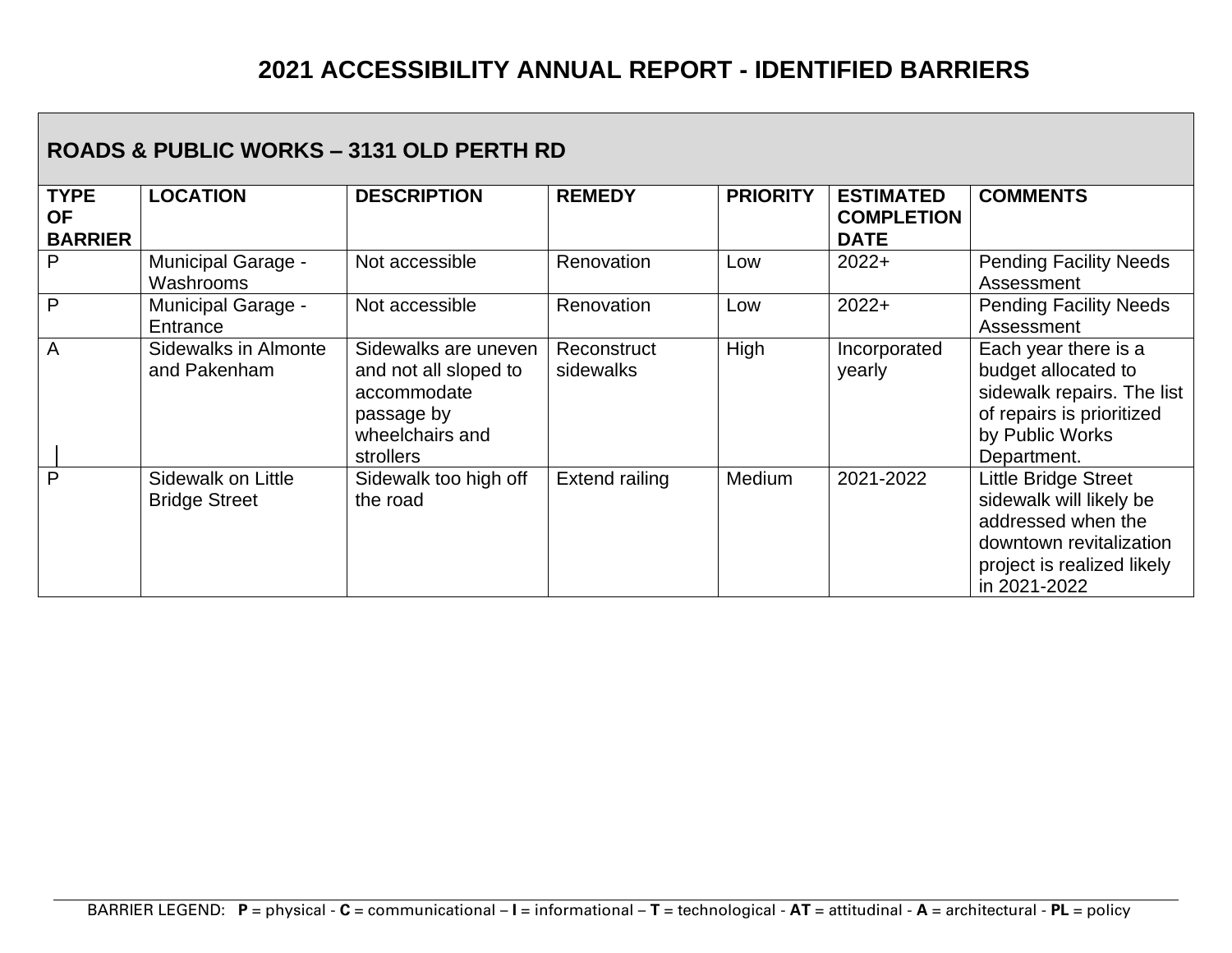| <b>PUBLIC LIBRARY - ALMONTE BRANCH - 155 HIGH ST</b> |                                           |                                                                                               |                          |                 |                                                      |                                                                                                                                                                                                                                                          |  |
|------------------------------------------------------|-------------------------------------------|-----------------------------------------------------------------------------------------------|--------------------------|-----------------|------------------------------------------------------|----------------------------------------------------------------------------------------------------------------------------------------------------------------------------------------------------------------------------------------------------------|--|
| <b>TYPE</b><br><b>OF</b><br><b>BARRIER</b>           | <b>LOCATION</b>                           | <b>DESCRIPTION</b>                                                                            | <b>REMEDY</b>            | <b>PRIORITY</b> | <b>ESTIMATED</b><br><b>COMPLETION</b><br><b>DATE</b> | <b>COMMENTS</b>                                                                                                                                                                                                                                          |  |
| $\mathsf{P}$                                         | Reception counter                         | Counter requires an<br>overhang to<br>accommodate a<br>wheelchair                             | Move the counter<br>wall | Low             | 2021-2023                                            | Patrons can approach<br>the accessible low<br>counter for exchange of<br>materials but we need<br>to have an overhang to<br>accommodate a<br>wheelchair. Estimated<br>cost-\$500.                                                                        |  |
| P                                                    | Door leading into<br>meeting area         | Door is too narrow to<br>accommodate<br>wheelchair                                            | Enlarge doorway          | Low             | 2022-2024                                            | The door from the quiet<br>room meets<br>accessibility standards<br>(greater than 32<br>inches). The other door<br>will be widened when<br>the Almonte Branch is<br>renovated in 2022.<br>Estimated cost (if done<br>outside of renovation) -<br>\$3000. |  |
| $\overline{P}$                                       | Accessible<br>bathroom- outside<br>access | Build an accessible<br>public bathroom-<br>accessible from<br>outside when library<br>closed. | Build a new<br>bathroom  | Low             | 2022-2024                                            | This could be included<br>in the Almonte Branch<br>renovation if approved.                                                                                                                                                                               |  |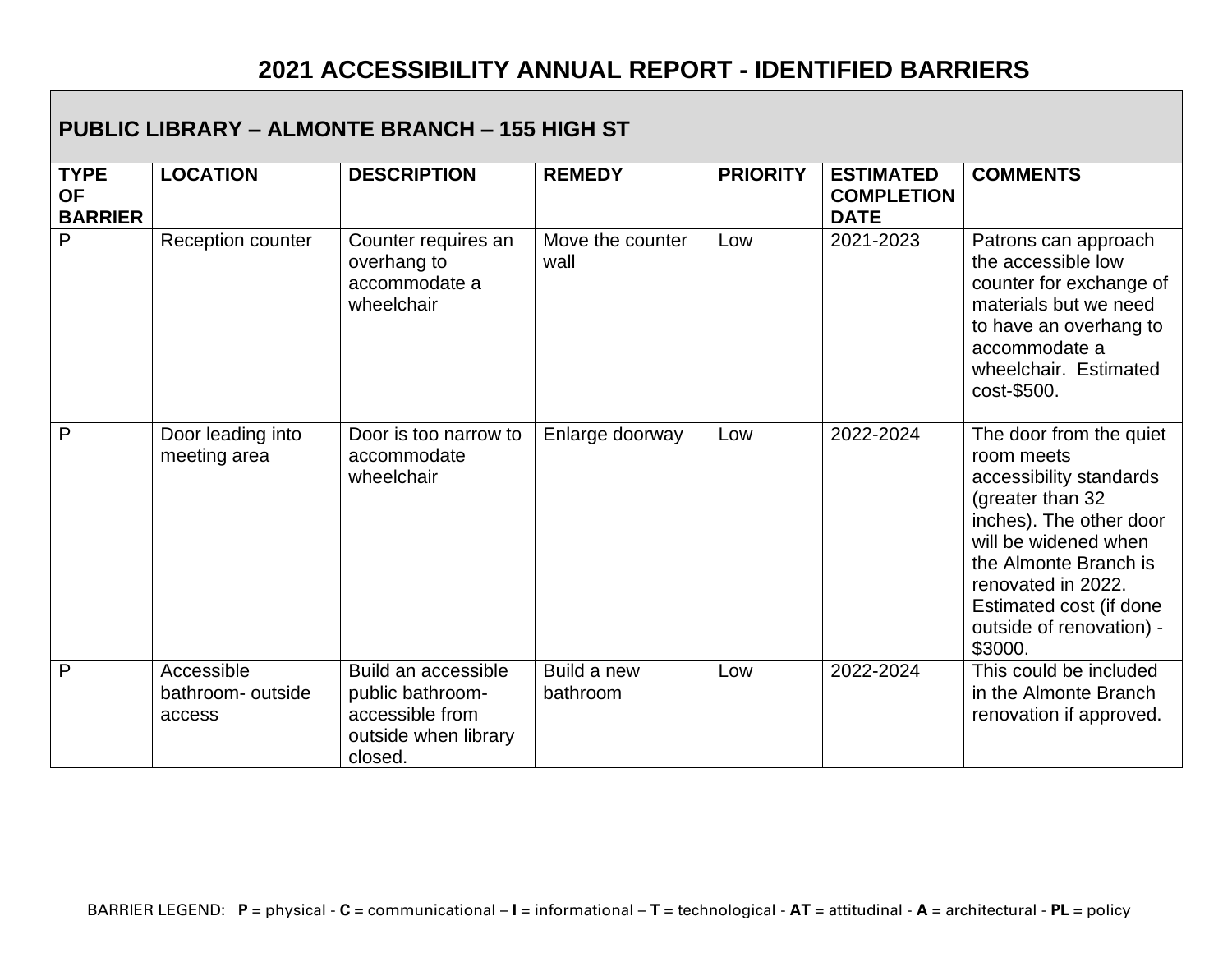| <b>ALMONTE OLD TOWN HALL - 14 BRIDGE STREET</b> |                             |                            |                               |                 |                                                      |                                                                                                                                                        |  |
|-------------------------------------------------|-----------------------------|----------------------------|-------------------------------|-----------------|------------------------------------------------------|--------------------------------------------------------------------------------------------------------------------------------------------------------|--|
| <b>TYPE</b><br><b>OF</b><br><b>BARRIER</b>      | <b>LOCATION</b>             | <b>DESCRIPTION</b>         | <b>REMEDY</b>                 | <b>PRIORITY</b> | <b>ESTIMATED</b><br><b>COMPLETION</b><br><b>DATE</b> | <b>COMMENTS</b>                                                                                                                                        |  |
| P                                               | <b>Sidewalks</b>            | Uneven, cracked            | Need repair                   | Low             | 2025                                                 | Hard for someone in a<br>wheelchair to<br>maneuver.<br>This will be addressed<br>by Public Works during<br>their annual budget for<br>sidewalk repair. |  |
| P                                               | Washrooms on first<br>floor | Doors are not<br>automated | Install power<br>assist doors | High            | 2021                                                 | Priority increased due<br>to the amount of<br>tourism.                                                                                                 |  |

| <b>ALMONTE &amp; DISTRICT COMMUNITY CENTRE - 182 BRIDGE STREET</b> |                                                |                                                                         |                       |                 |                                                      |                                                                                                                                                                                                                                             |  |  |
|--------------------------------------------------------------------|------------------------------------------------|-------------------------------------------------------------------------|-----------------------|-----------------|------------------------------------------------------|---------------------------------------------------------------------------------------------------------------------------------------------------------------------------------------------------------------------------------------------|--|--|
| <b>TYPE</b><br><b>OF</b><br><b>BARRIER</b>                         | <b>LOCATION</b>                                | <b>DESCRIPTION</b>                                                      | <b>REMEDY</b>         | <b>PRIORITY</b> | <b>ESTIMATED</b><br><b>COMPLETION</b><br><b>DATE</b> | <b>COMMENTS</b>                                                                                                                                                                                                                             |  |  |
| P                                                                  | Access onto the<br><b>Curling Rink Surface</b> | No accessible<br>access onto curling<br>slab, 2 sets of steep<br>stairs | <b>Review options</b> | Low             | 2025                                                 | Complete a detailed<br>review of accessible<br>options (eg. stairlift,<br>ramp, renovation) for<br>access to curling rink.<br><b>Options were</b><br>presented to AAC for<br>consideration. Will<br>require approx.<br>\$50,000 to complete |  |  |